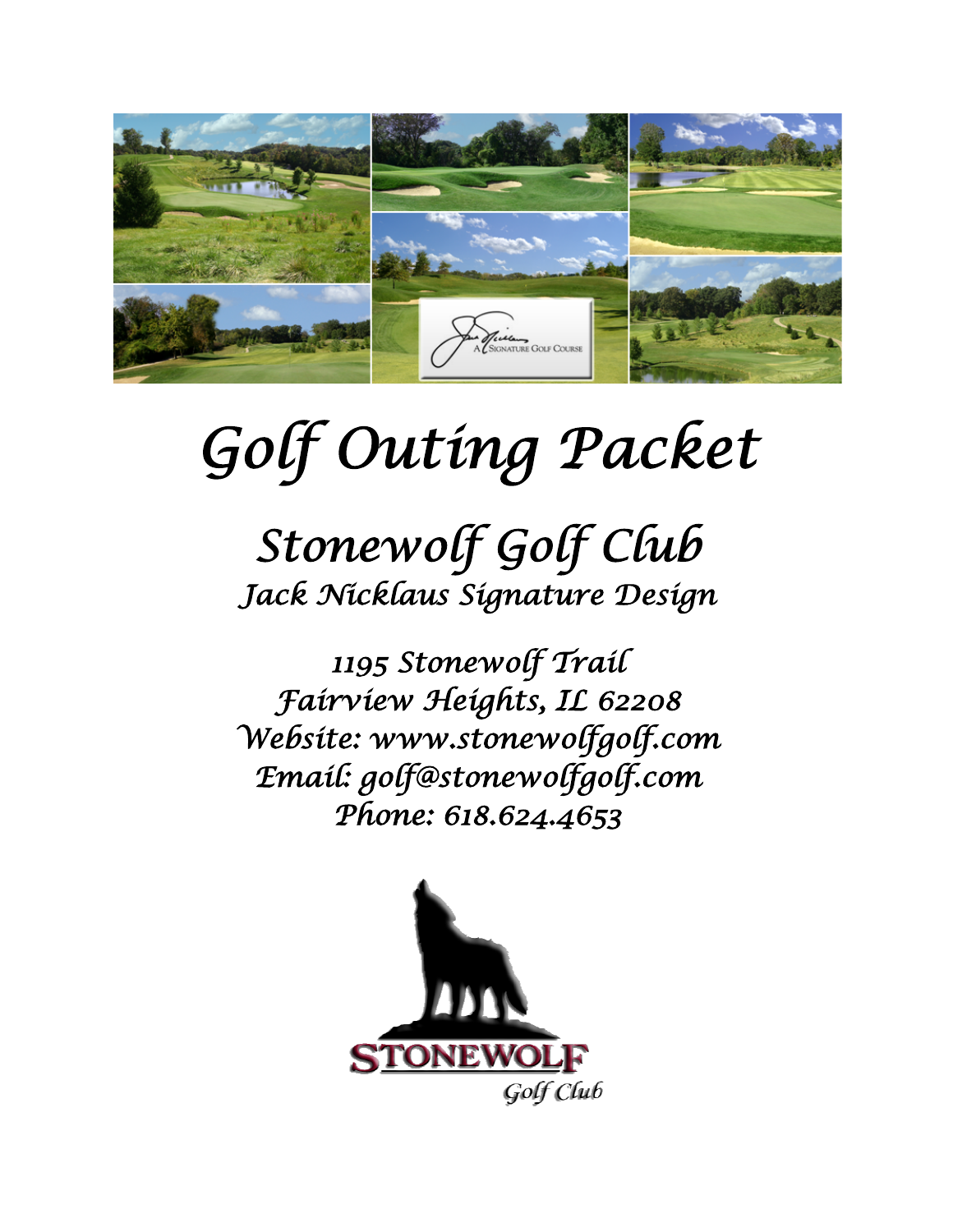### *OUTING INFORMATION*

#### **GREENS FEES & GENERAL INFORMATION**

**Please contact us to inquire about Greens Fee Pricing. Prices vary depending on numerous factors such as; number of players, month and day of event, start time of event, food and beverage and more.**

**All a.m. shotgun starts will begin no later than 8:00 a.m., and all p.m. shotgun starts will begin no earlier than 1:00 p.m.**

**A.M. Shotgun start events are available to groups with 20-144 players when playing in groups of four. However, only groups of 100 or more will close the course to other play, smaller groups will use a reverse shotgun start with regular play following the last group off the tee.**

**P.M. Shotgun start events must guarantee a minimum of 40 players when playing in groups of four. However, only groups of 100 or more will close the course to other play, smaller groups will use a forward shotgun start with regular play following the last group off the tee.**

**Double Shotgun start events will require a minimum of 200 players when playing in groups of four. Although we do accept groups with less than 100 players, please be advised that you may have other groups booked at the same time.**

**All full field shotgun events are required to hold at least one food function at Stonewolf Golf Club. Otherwise a \$500.00 clubhouse rental fee will be required.**

**All pre-booked event pricing fees include opening fees, guest fees, cart fees, use of the locker room facilities, practice range (full field shotguns only unless stated), practice putting green, sponsorship sign placement and removal, all tournament services, preparation of scorecards, cart assignment tags, scoresheets, and scoring.**

**All Shotgun start events will be charged a \$200.00 Outside Service Fee to cover extra cost for pre-outing set up, post clean up, and overhead charges of event.**

#### **Golf Carts**

**Golf carts are mandatory for all outings and are included in the guest fee. For all shotgun events, 66 golf carts are available. This includes for all golfers and volunteers. All groups requiring more than the available number of carts will pay \$40.00 per cart for all carts Stonewolf has to lease for the day. All golf cart operators must be at least 16 years of age and possess a valid driver's license.**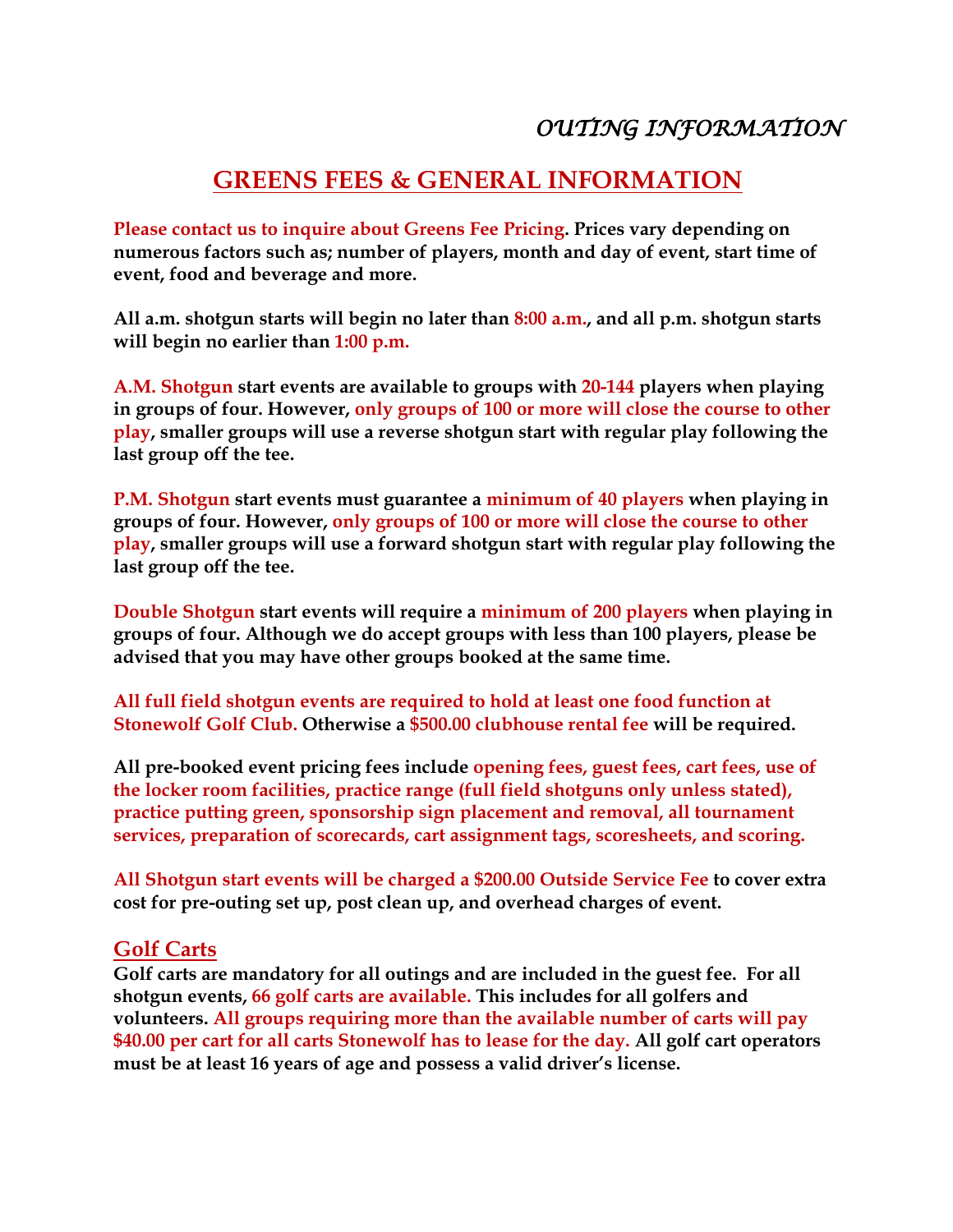## *OUTING INFORMATION*

#### **Deposits**

Deposit of **\$750.00 are required** for all Shotgun Events. Tee Time events are required to secure a deposit with a credit card and pay the balance the day of play.

#### **Golf Guarantees/Confirmation**

The number of players indicated on your original contract is the number considered for approval. The contract must be signed by your organization's authorized representative and returned along with the **\$750.00** deposit. **Formal booking of the event is not complete until the contract and deposit are received by Stonewolf Golf Club.**

#### **Cancellation**

Written cancellations received by Stonewolf Golf Club **prior to 30 days** from the scheduled date of the golf event will be accepted. **Deposits are non-refundable** but may be used for other events in case of a cancellation.

#### **Rain Dates**

Pre-booked rain dates are not possible. Should the golf course be closed for any reason, rescheduling of your event will be addressed at that time.

#### **Deadlines**

The following time frames apply for any changes in numbers of players. Changes in the minimum indicated on your contract will require re-approval.

Shotgun Events- **Fifteen (15) days notice** Tee-time Events- **Eight (8) days notice**

#### **Playing Formats**

In the interest of speeding up play, all formats must be approved by Stonewolf Golf Club. It is recommended that a scramble of some form or selected drive format be used.

#### **Golf Shoes**

Stonewolf Golf Club is a **Soft Spike or Spikeless Facility**. Please notify your guests so that they can make arrangements if they do not not currently have soft spikes.

#### **Rental Clubs**

Rental clubs are available at a price of **\$40.00** per set. **A notification of the number of sets is required at least 7 days in advance.**

*OUTING INFORMATION*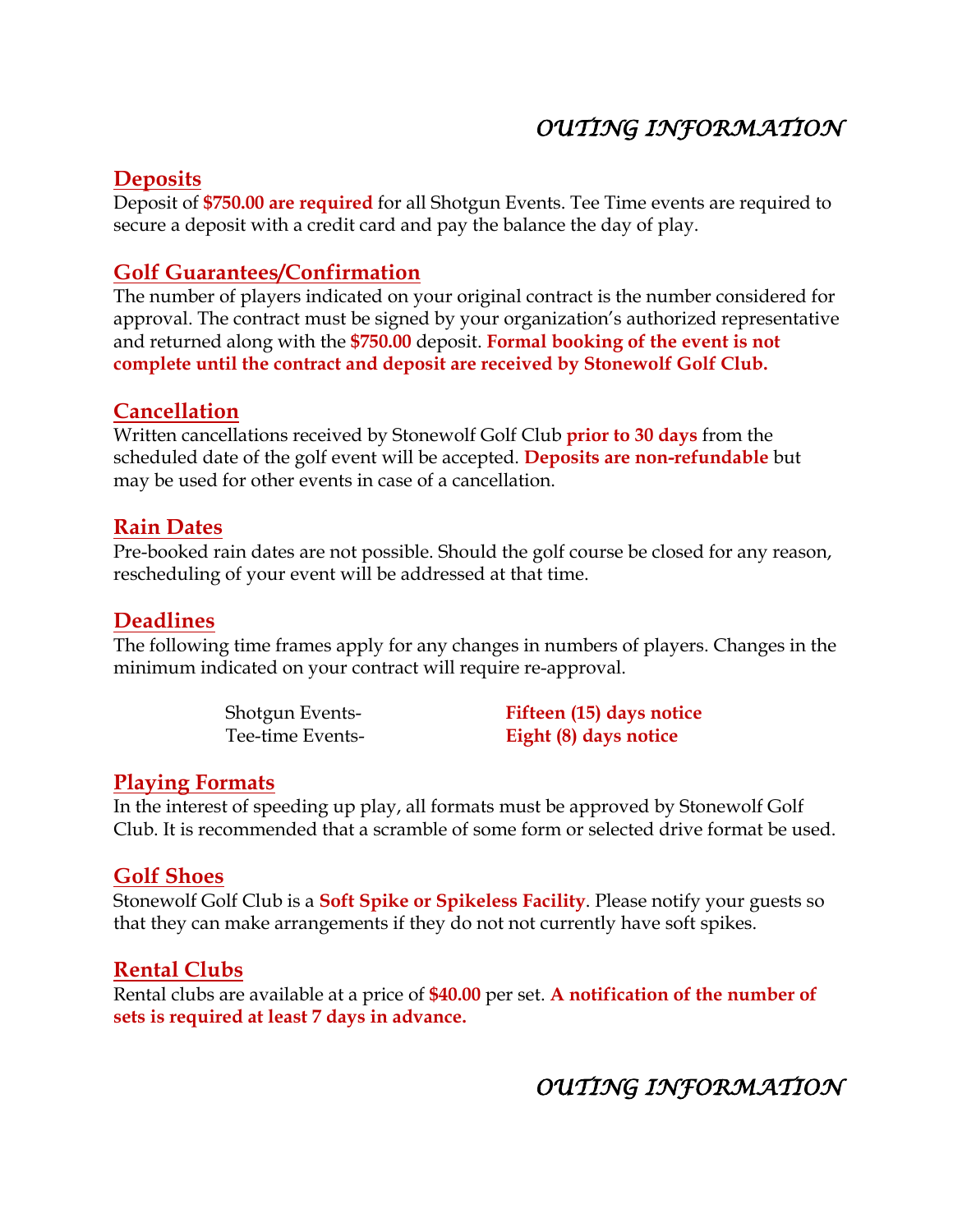#### **Additional Tournament Responsibilities**

All tournaments assume responsibility and liability for their players and volunteers and/or any damage done to the course, on property, or to golf carts in connection with their event.

#### **Gifts**

All full field golf event will receive a restricted **Bonus Green Fee Round (\$25 fee required when redeemed)** for each golfer billed and a **Donated Foursome** of golf complimentary of Stonewolf.

#### **Billing**

**All tournaments will be required to pay in full on the day of their event or before**. Payment can be made by check, cash, or credit card. Failure to pay day of will result in a 2% convenience fee off your total final bill.

#### **Collection of Fees**

The tournament's authorized representative must collect all fees from participants.

#### **Contract For Outings**

**Shotgun Start Outings** will have a minimum guarantee of 100 players for a closed course shotgun. PM shotguns must guarantee a minimum of 40 players for a shotgun start. Only when paying for the 100 player minimum will the event have the entire golf course for their outing. **All Shotgun Starts will be before 8:00 a.m. or after 1:00 p.m.**

**Tee Time Outings** will guarantee their number of players **eight (8)** days prior to the event date. Each reserved tee time represents four (4) Greens fees. Tee time outings will share the Golf Course with normal play.

**Weather Considerations**; Outings are responsible for full payment of event unless the golf course is closed due to inclement weather or Stonewolf Golf Club deems the golf course unplayable.

#### **ALL CANCELLATIONS MUST BE DOCUMENTED WITH STONEWOLF GOLF CLUB APPROVAL**

#### **PLEASE READ THE GOLF OUTING MENU PACKET FOR FOOD & BEVERAGE OPTIONS & MORE IMPORTANT INFORMATION**

*OUTING INFORMATION*